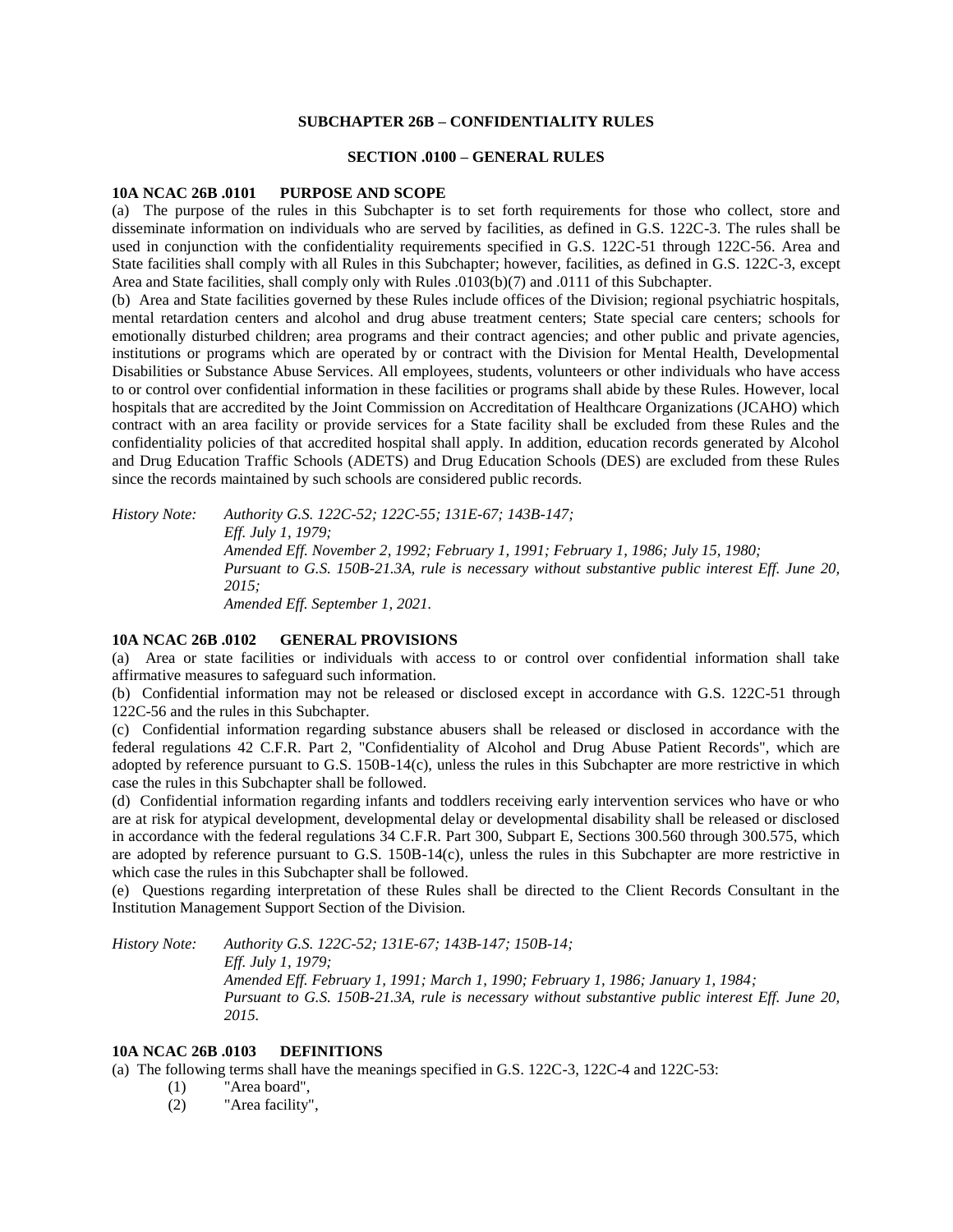- (3) "Confidential information",
- (4) "Guardian",
- (5) "Internal client advocate",
- (6) "Legally responsible person",
- (7) "Next of kin",
- (8) "Provider of support services",
- (9) "Secretary", and
- (10) "State facility".

(b) As used in this Subchapter, unless the context clearly requires otherwise, the following terms have the meanings specified:

- (1) "Client Record" means any documentation made of confidential information. For the purpose of the rules in this Subchapter, this also includes confidential information generated on an individual who was not admitted but received a service from an area or state facility.
- (2) "Clinical Staff Member" means a mental health, developmental disabilities or substance abuse professional who provides active treatment/habilitation to a client.
- (3) "Confidential information" as defined in G.S. 122C-3 includes but is not limited to photographs, videotapes, audiotapes, client records, reimbursement records, verbal information relative to clients served, client information stored in automated files, and clinical staff member client files.
- (4) "Delegated Employee" means anyone designated by the facility head to carry out the responsibilities established by the rules in this Subchapter.
- (5) "Disclosure of Information" means the dissemination of confidential information without consent.
- (6) "Division" means Division of Mental Health, Developmental Disabilities and Substance Abuse Services.
- (7) "Legitimate role in the therapeutic services offered" means next of kin or other family member who, in the judgment of the responsible professional as defined in G.S. 122C-3, and after considering the opinion of the client, currently provides, or within the past 12 months preceding the current hospitalization, provided substantial time or resources in the care of the client.
- (8) "Minor Client" means a person under 18 years of age who has not been married or who has not been emancipated by a decree issued by a court of competent jurisdiction or is not a member of the armed forces.
- (9) "Parent" means the biological or adoptive mother or father of a minor. Whenever "parents" are legally separated or divorced or have never been married, the "parent" legally responsible for the minor shall be the "parent" granted custody or either parent when joint custody has been granted.
- (10) "Person Standing in Loco Parentis" means one who has put himself in the place of a lawful parent by assuming the rights and obligations of a parent without formal adoption.
- (11) "Release of Information" means the dissemination of confidential information with consent.
- (12) "Signature" means signing by affixing one's own signature; or by making one's mark; or impressing some other sign or symbol on the paper by which the signature may be identified.

*History Note: Authority G.S. 122C-3; 122C-4; 122C-52; 122C-55; 131E-67; 143B-147; Eff. July 1, 1979; Amended Eff. November 2, 1992; February 1, 1991; March 1, 1990; February 1, 1986; Pursuant to G.S. 150B-21.3A, rule is necessary without substantive public interest Eff. June 20, 2015.*

# **10A NCAC 26B .0104 LIABILITY OF PERSONS WITH ACCESS TO INFORMATION**

(a) Individuals employed in area and state facilities and employees governed by the State Personnel Act, G.S. Chapter 126, are subject to suspension, dismissal or disciplinary action for failure to comply with the rules in this Subchapter.

(b) Individuals, other than employees but including students and volunteers, who are agents of the Department of Health and Human Services who have access to confidential information in an area or state facility who fail to comply with the rules in this Subchapter shall be denied access to confidential information by the facility.

*History Note: Authority G.S. 122C-52; 131E-67; 143B-147(a)(6); Eff. July 1, 1979; Amended Eff. March 1, 1990; February 1, 1986; July 15, 1980;*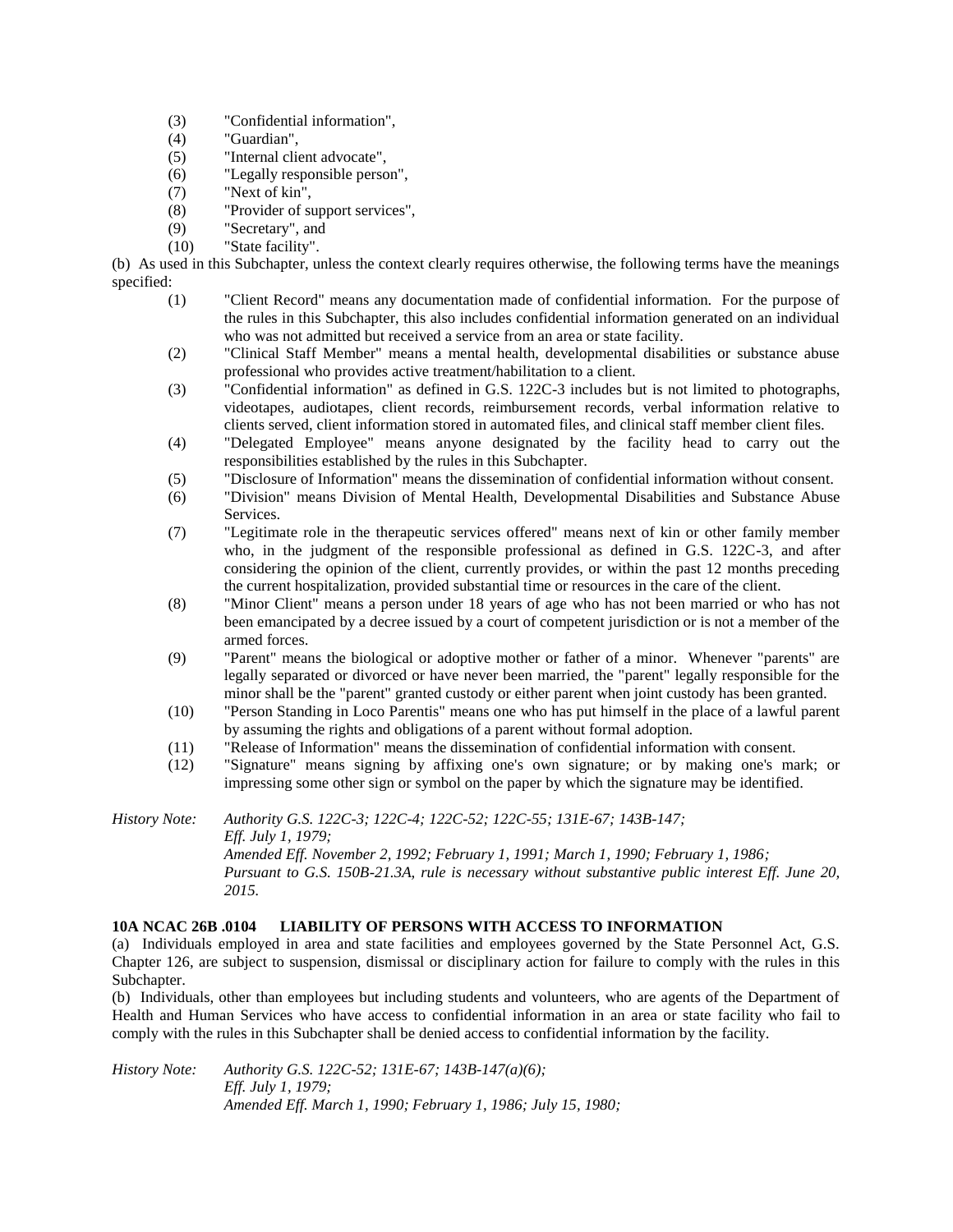*Pursuant to G.S. 150B-21.3A, rule is necessary without substantive public interest Eff. June 20, 2015.*

# **10A NCAC 26B .0105 OWNERSHIP OF RECORDS**

(a) All records, including those which contain confidential information which are generated in connection with the performance of any function of an area or state facility, are the property of the facility.

(b) Original client records may be removed from an area or state facility premises only under the following conditions:

- (1) in accordance with a subpoena to produce document or object or other order of the court or when client records are needed for district court hearings held in accordance with Article 5 of Chapter 122C of the N.C. General Statutes;
- (2) whenever client records are needed for treatment/habilitation or audit purposes, records may be transported within an area facility or between state facilities;
- (3) in situations where the facility determines it is not feasible or practical to copy the client record or portions thereof, client records may be securely transported to a local health care provider, provided the record remains in the custody of a delegated employee;
- (4) whenever a client expires at an area or state facility and an autopsy is to be conducted, the client record may be transported to the agency wherein the autopsy will be performed provided the agency complies with Rule .0108 of this Subchapter.

(c) Area facilities shall develop written policies and procedures regarding fees for the reproduction of client records. (d) Except as otherwise provided in this Rule, state facilities shall charge uniform fees for the reproduction of client records which do not exceed the cost of reproduction, postage and handling. The uniform fee shall be five dollars (\$5.00) for up to three pages and fifteen cents (\$0.15) for each additional page. State facilities shall not charge for the reproduction of client records in the following types of situations:

- (1) professional courtesy when records are requested by physicians, psychologists, hospital or other health care providers;
- (2) third party payors when the state facility will derive direct financial benefits;
- (3) providers of support services as defined in G.S. 122C-3;
- (4) attorneys representing the Attorney General's office and Special Counsel;
- (5) other situations determined by the state facility to be for good cause;
- (6) when indigent clients request pertinent portions of their client records necessary for the purpose of establishing eligibility for SSI, SSADIB, Medicaid, or other legitimate aid; or
- (7) whenever state facilities utilize private photocopy services wherein the photocopy service, rather than the state facility, bills the recipient of the information based on the usual and customary fee established by the copy service.

*History Note: Authority G.S. 122C-52; 122C-54; 122C-224.3; 122C-268; 122C-286; 131E-67; 143B-147; Eff. July 1, 1979; Amended Eff. February 1, 1991; March 1, 1990; February 1, 1986; Pursuant to G.S. 150B-21.3A, rule is necessary without substantive public interest Eff. June 20, 2015.*

# **10A NCAC 26B .0106 ALTERATIONS IN THE CLIENT RECORD**

A client or a client's legally responsible person may contest the accuracy, completeness or relevancy of information in the client record and may request alteration of such information. Alterations shall be made as follows:

- (1) whenever a clinical staff member concurs that such alteration is justified, the area or state facility shall identify the contested portion of the record and allow the insertion of the alteration as an addendum to the contested portion of the client record; however, the original portion of the written record may not be deleted; or
- (2) whenever a clinical staff member does not concur that such alteration is justified, the area or state facility shall identify the contested portion of the record and allow a statement relative to the contested portion to be added to the client record which shall be recorded on a separate form and not on the original portion of the record which is being contested. Such statement shall be made a permanent part of the client's record and shall be released or disclosed along with the contested portion of the record.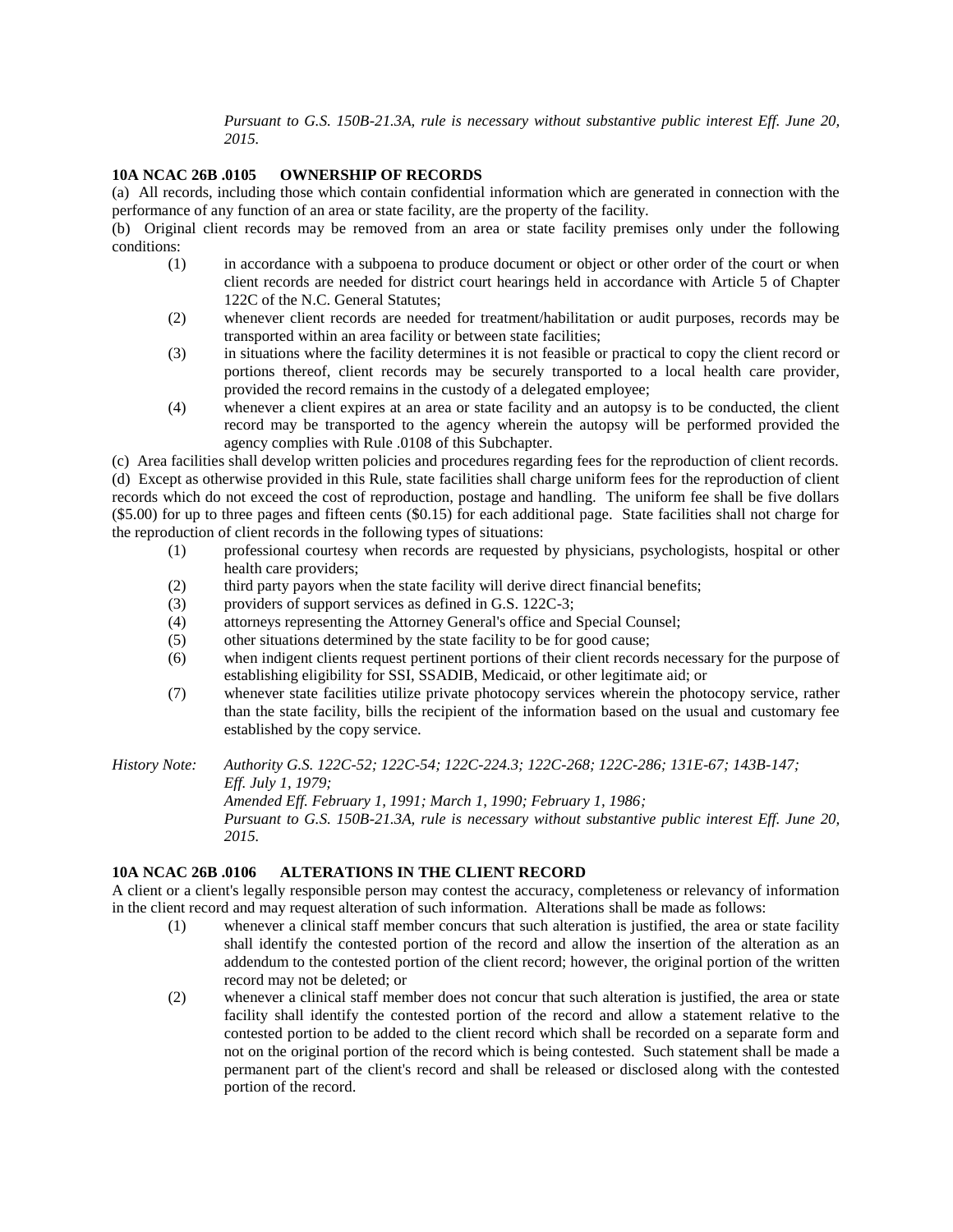*History Note: Authority G.S. 122C-52; 122C-53; 131E-67; 143B-147(a)(6); Eff. July 1, 1979; Amended Eff. March 1, 1990; February 1, 1986; Pursuant to G.S. 150B-21.3A, rule is necessary without substantive public interest Eff. June 20, 2015.*

### **10A NCAC 26B .0107 SECURITY OF CONFIDENTIAL INFORMATION**

(a) Each area or state facility that maintains records with confidential information shall provide a secure place for the storage of records and shall develop written policies and procedures regarding controlled access to those records. (b) Each area or state facility shall ensure that only authorized employees or other individuals authorized by the facility director have access to the records.

(c) Each area or state facility director shall ensure that a clinical staff member is present in order to explain and protect the record when a client or a client's legally responsible person comes to the facility to review the client record. A delegated employee shall document such review in the client's record.

(d) Each area or state facility that maintains confidential information in an automated data processing system shall develop written policies and procedures regarding the provision of safeguards to ensure controlled access to such information.

*History Note: Authority G.S. 122C-52; 131E-67; 143B-147(a)(6); Eff. July 1, 1979; Amended Eff. February 1, 1986; Pursuant to G.S. 150B-21.3A, rule is necessary without substantive public interest Eff. June 20, 2015.*

#### **10A NCAC 26B .0108 ASSURANCE OF CONFIDENTIALITY**

(a) The area or state facility director shall make known to all employees, students, volunteers and all other individuals with access to confidential information the provisions of the rules in this Subchapter and G.S. 122C-52 through 122C-56. The facility shall develop written policies and procedures in accordance with the rules of this Subchapter and applicable statutes and provide training to all individuals with access to confidential information. (b) Such individuals shall indicate an understanding of the requirements governing confidentiality by signing a statement of understanding and compliance. Employees shall sign such statement upon employment and, again, whenever revisions are made in the requirements. Such statement shall contain the following information:

- (1) date and signature of the individual and his title;
- (2) name of area or state facility;
- (3) statement of understanding;
- (4) agreement to hold information confidential; and
- (5) acknowledgement of civil penalties and disciplinary action for improper release or disclosure.

*History Note: Authority G.S. 122C-52; 131E-67; 143B-147;*

*Eff. July 1, 1979; Amended Eff. March 1, 1990; February 1, 1986; July 15, 1980; Pursuant to G.S. 150B-21.3A, rule is necessary without substantive public interest Eff. June 20, 2015.*

#### **10A NCAC 26B .0109 REVIEW OF DECISIONS**

Clients, clients' legally responsible persons or employees may request a review of any decisions made under the rules in this Subchapter by the area or state facility director, or, if elsewhere within the Division, by the Division director.

*History Note: Authority G.S. 122C-52; 131E-67; 143B-147(a)(6); Eff. February 1, 1986; Pursuant to G.S. 150B-21.3A, rule is necessary without substantive public interest Eff. June 20, 2015.*

# **10A NCAC 26B .0110 INFORMATION RECEIVED FROM OTHER AGENCIES/INDIVIDUALS**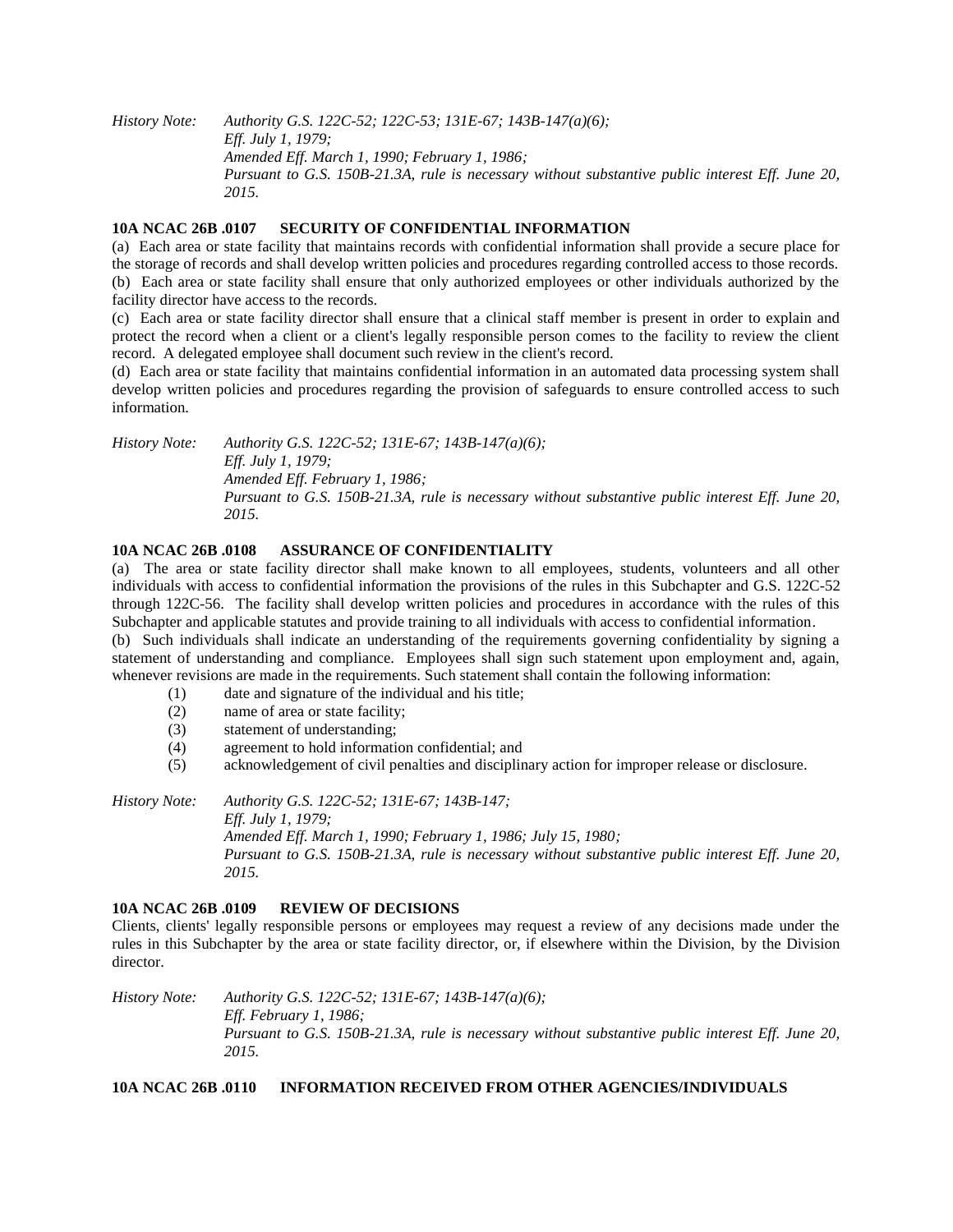Whenever an area or state facility receives confidential information from another facility, agency or individual, then such information shall be treated as any other confidential information generated by the area or state facility. Release or disclosure of such information shall be governed by the rules of this Subchapter.

*History Note: Authority G.S. 122C-52; 131E-67; 143B-147; Eff. February 1, 1986; Amended Eff. March 1, 1990; Pursuant to G.S. 150B-21.3A, rule is necessary without substantive public interest Eff. June 20, 2015.*

#### **10A NCAC 26B .0111 INFORMATION PROVIDED TO FAMILY/OTHERS**

Information shall be provided to the next of kin or other family member, who has a legitimate role in the therapeutic services offered, or other person designated by the client or his legally responsible person in accordance with G.S. 122C-55(j) through (l).

*History Note: Authority G.S. 122C-52; 122C-55; 131E-67; 143B-147; Eff. November 2, 1992; Pursuant to G.S. 150B-21.3A, rule is necessary without substantive public interest Eff. June 20, 2015.*

# **SECTION .0200 – RELEASE OF CONFIDENTIAL INFORMATION WITH CONSENT**

### **10A NCAC 26B .0201 CONSENT FOR RELEASE**

Area or state facility employees may not release any confidential information until a Consent for Release form as described in Rules .0202 and .0203 of this Section has been obtained. Disclosure without authorization shall be in accordance with G.S. 122C-52 through 122C-56 and Section .0300 of this Subchapter.

*History Note: Authority G.S. 122C-52; 122C-53; 131E-67; 143B-147(a)(6); Eff. July 1, 1979; Amended Eff. February 1, 1986; Pursuant to G.S. 150B-21.3A, rule is necessary without substantive public interest Eff. June 20, 2015.*

# **10A NCAC 26B .0202 CONSENT FOR RELEASE FORM**

(a) When consent for release of information is obtained by an area or state facility covered by the rules in this Subchapter, a Consent for Release form containing the information set out in this Paragraph shall be utilized. The consent form shall contain the following information:

- (1) client's name;
- (2) name of facility releasing the information;
- (3) name of individual or individuals, agency or agencies to whom information is being released;
- (4) information to be released;
- (5) purpose for the release;
- (6) length of time consent is valid;
- (7) a statement that the consent is subject to revocation at any time except to the extent that action has been taken in reliance on the consent;
- (8) signature of the client or the client's legally responsible person; and
- (9) date consent is signed.

(b) Unless revoked sooner by the client or the client's legally responsible person, a consent for release of information shall be valid for a period not to exceed one year except under the following conditions:

- (1) a consent to continue established financial benefits shall be considered valid until cessation of benefits; or
- (2) a consent for release of information to the Division, Division of Motor Vehicles, the Court and the Department of Correction for information needed in order to reinstate a client's driving privilege shall be considered valid until reinstatement of the client's driving privilege.

(c) A consent for release of information received from an individual or agency not covered by the rules in this Subchapter does not have to be on the form utilized by area or state facilities; however, the receiving area or state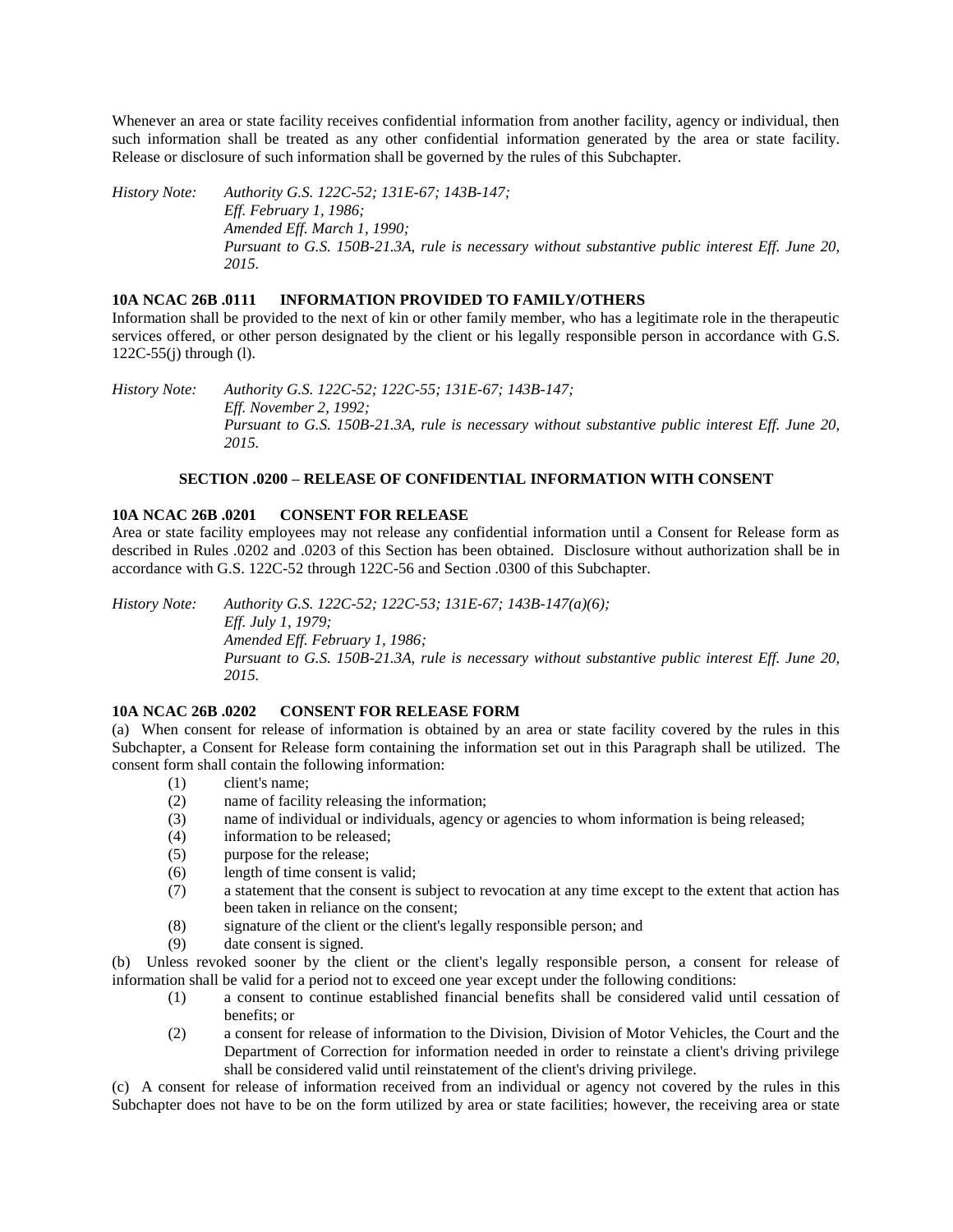facility shall determine that the content of the consent form substantially conforms to the requirements set forth in this Rule.

(d) A clear and legible photocopy of a consent for release of information shall be considered to be as valid as the original.

(e) Confidential information relative to a client with HIV infection, AIDS or AIDS related conditions shall only be released in accordance with G.S. 130A-143. Whenever authorization is required for the release of this information, the consent shall specify that the information to be released includes information relative to HIV infection, AIDS or AIDS related conditions.

*History Note: Authority G.S. 122C-52; 122C-53; 130A-143; 131E-67; 143B-147; Eff. July 1, 1979; Amended Eff. July 1, 1993; February 1, 1991; March 1, 1990; February 1, 1986; Pursuant to G.S. 150B-21.3A, rule is necessary without substantive public interest Eff. June 20, 2015.*

### **10A NCAC 26B .0203 PERSONS WHO MAY SIGN CONSENT FOR RELEASE**

The following persons may sign a consent for release of confidential information:

- (1) a competent adult client;
- (2) the client's legally responsible person;
- (3) a minor client under the following conditions:
	- (a) pursuant to G.S. 90-21.5 when seeking services for veneral disease and other diseases reportable under G.S. 130A-135, pregnancy, abuse of controlled substances or alcohol, or emotional disturbances;
	- (b) when married or divorced;
	- (c) when emancipated by a decree issued by a court of competent jurisdiction;
	- (d) when a member of the armed forces; or
- (4) personal representative of a deceased client if the estate is being settled or next of kin of a deceased client if the estate is not being settled.

*History Note: Authority G.S. 28A-13.3; 90-21.5; 122C-52; 122C-53; 131E-67; 143B-147; Eff. July 1, 1979; Amended Eff. January 1, 1996; January 1, 1994; March 1, 1990; February 1, 1986; Pursuant to G.S. 150B-21.3A, rule is necessary without substantive public interest Eff. June 20, 2015.*

#### **10A NCAC 26B .0204 VERIFICATION OF AUTHORIZATION IN CASES OF DOUBT**

Whenever the validity of an authorization is in question, an area or state facility employee shall contact the client or the client's legally responsible person to confirm that the consent is valid. Such determination of validity of the consent shall be documented in the client record.

*History Note: Authority G.S. 122C-52; 122C-53; 131E-67; 143B-147(a)(6); Eff. July 1, 1979; Amended Eff. February 1, 1986; Pursuant to G.S. 150B-21.3A, rule is necessary without substantive public interest Eff. June 20, 2015.*

# **10A NCAC 26B .0205 INFORMED CONSENT**

Prior to obtaining a consent for release of confidential information, a delegated employee shall inform the client or his legally responsible person that the provision of services is not contingent upon such consent and of the need for such release. The client or legally responsible person shall give consent voluntarily.

*History Note: Authority G.S. 122C-52; 122C-53; 131E-67; 143B-147(a)(6); Eff. July 1, 1979; Amended Eff. February 1, 1986; July 15, 1980; Pursuant to G.S. 150B-21.3A, rule is necessary without substantive public interest Eff. June 20, 2015.*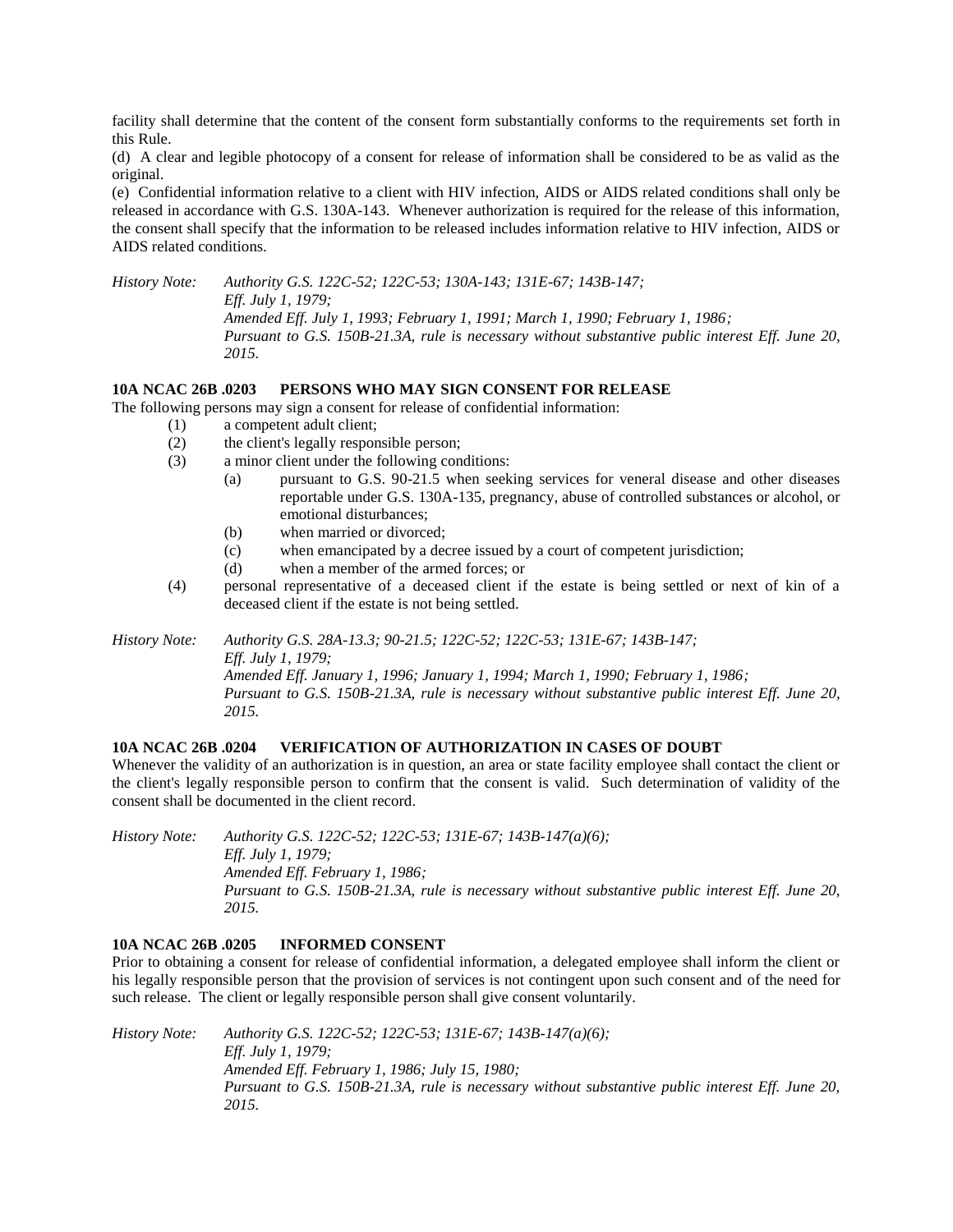### **10A NCAC 26B .0206 PERSONS DESIGNATED TO RELEASE CONFIDENTIAL INFORMATION**

The area or state facility director shall be responsible for the release of confidential information but may delegate the authority for release to other persons under his supervision. The delegation shall be in writing.

*History Note: Authority G.S. 122C-52; 131E-67; 143B-147; Eff. July 1, 1979; Amended Eff. March 1, 1990; February 1, 1986; Pursuant to G.S. 150B-21.3A, rule is necessary without substantive public interest Eff. June 20, 2015.*

#### **10A NCAC 26B .0207 DOCUMENTATION OF RELEASE**

Whenever confidential information is released with consent, a delegated employee shall ensure that the release is placed in the client record.

*History Note: Authority G.S. 122C-52; 122C-53; 131E-67; 143B-147(a)(6); Eff. July 1, 1979; Amended Eff. January 1, 2005; February 1, 1986; Pursuant to G.S. 150B-21.3A, rule is necessary without substantive public interest Eff. June 20, 2015.*

### **10A NCAC 26B .0208 PROHIBITION AGAINST REDISCLOSURE**

(a) Area or state facilities releasing confidential information shall inform the recipient that redisclosure of such information is prohibited without client consent.

(b) A stamp may be used to fulfill this requirement.

*History Note: Authority G.S. 122C-52; 131E-67; 143B-147(a)(6); Eff. July 1, 1979; Amended Eff. February 1, 1986; Pursuant to G.S. 150B-21.3A, rule is necessary without substantive public interest Eff. June 20, 2015.*

#### **10A NCAC 26B .0209 RELEASE TO HUMAN RIGHTS COMMITTEE MEMBERS**

(a) Human Rights Committee members may have access to confidential information only upon written consent of the client or the client's legally responsible person.

(b) A delegated employee shall release confidential information upon written consent to Human Rights Committee members only when such members are engaged in fulfilling their function as set forth in 10A NCAC 28A .0207, and when involved in or being consulted in connection with the training or treatment of the client.

*History Note: Authority G.S. 122C-52; 122C-53; 122C-64; 131E-67; 143B-147(a)(6); Eff. July 15, 1980; Amended Eff. February 1, 1986; Pursuant to G.S. 150B-21.3A, rule is necessary without substantive public interest Eff. June 20, 2015.*

## **10A NCAC 26B .0210 RELEASE TO AREA BOARD MEMBERS**

Area board members may have access to confidential information only upon written consent of the client or the client's legally responsible person or pursuant to other exceptions to confidentiality as specified in G.S. 122C-53 through 122C-55. Area board members may have access to non-identifying client information.

*History Note: Authority G.S. 122C-52; 122C-53; 131E-67; 143B-147; Eff. February 1, 1991; Pursuant to G.S. 150B-21.3A, rule is necessary without substantive public interest Eff. June 20, 2015.*

### **10A NCAC 26B .0211 RELEASE OF INFORMATION BY INTERNAL CLIENT ADVOCATES**